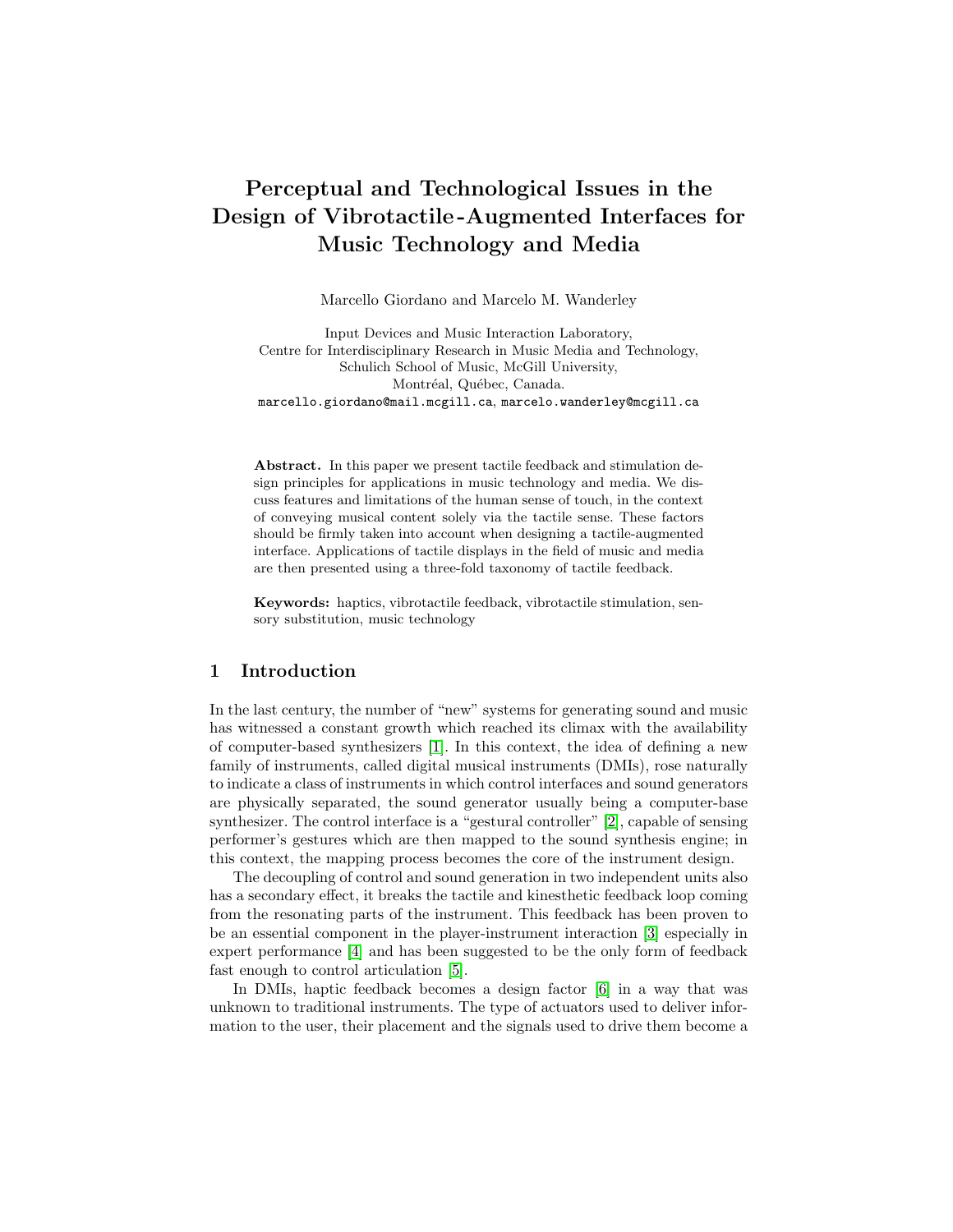fundamental component in the architecture of the instrument. The use of haptic and particularly tactile technology in the musical domain is of course not only limited to DMIs; tactile-capable devices have been used for creating learning interfaces for music education [\[7\]](#page-8-6), notification tools for live performances [\[8\]](#page-8-7), displays for hearing-impaired people [\[9\]](#page-8-8) and so on.

The purpose of this paper is to provide both technological and perceptual guidelines that, in our experience, need be taken into account when designing interfaces for music and media applications.

## 2 The Sense of Touch: Physiology and General Properties

Tactile perception operates through a network of cutaneous receptors present in human skin (17,000 receptors have been estimated to be present in each hand  $[10]$  and is responsible of sensations like pressure, temperature, texture, orientation, vibration and many others. Its role is crucial in motor control and in the execution of many simple and complex tasks.

In glabrous skin we can identify four mechanoreceptors: Pacinian and Meissner corpuscles, Ruffini end-organs and Merkel disks [\[11\]](#page-8-10). These detect skin deformations and are connected to two families of afferent nerve fibers: the Fast Afferent (FA) family, ending in Meissner (FA I) and Pacinian (FA II) corpuscles, and the Slow Afferent (SA) one, connected to Merkel (SA I) and Ruffini (SA II) end-organs. FA fibers cease responding very rapidly after the end of the stimulation, while the SA ones keep responding for a longer period of time. This behavior is called the adaptation property [\[11\]](#page-8-10). Each of these four separate sensory channels is sensitive to very specific features in a tactile stimulus [\[12\]](#page-8-11), and the FA I and FA II are considered to be the ones responsible for vibration sensation [\[13\]](#page-8-12). The firing behavior of Pacinian cells in particular is very similar to the way in which the auditory system reacts to a stimulus [\[14\]](#page-8-13). This seems to be evidence to the fact that the FA II channel is the one to be mainly exploited for the mediation of musical vibrotactile events [\[15\]](#page-8-14).

The frequency response of glabrous skin has a characteristic U-shaped form which spans from 40 Hz to 1000 Hz with a peak sensitivity at around 250 Hz for every kind of tactor used in the tests and at any amplitude [\[11\]](#page-8-10). A set of equal sensation magnitude curves, relating perceived intensity of a tactile stimulus to frequency, has also been identified [\[11\]](#page-8-10). These curves are very similar to Fletcher-Munson curves for auditory perception [\[16\]](#page-8-15).

For what concerns hairy skin, experimental studies have shown [\[17\]](#page-8-16) that hairy skin presents higher threshold and lower peak sensitivity values compared to glabrous skin.

## 3 Conveying Information through the Sense of Touch

#### 3.1 Temporal Domain

Pitch When designing interfaces that rely on *vibrotactile pitch* discrimination, a few important points should be considered. Several experiments have tried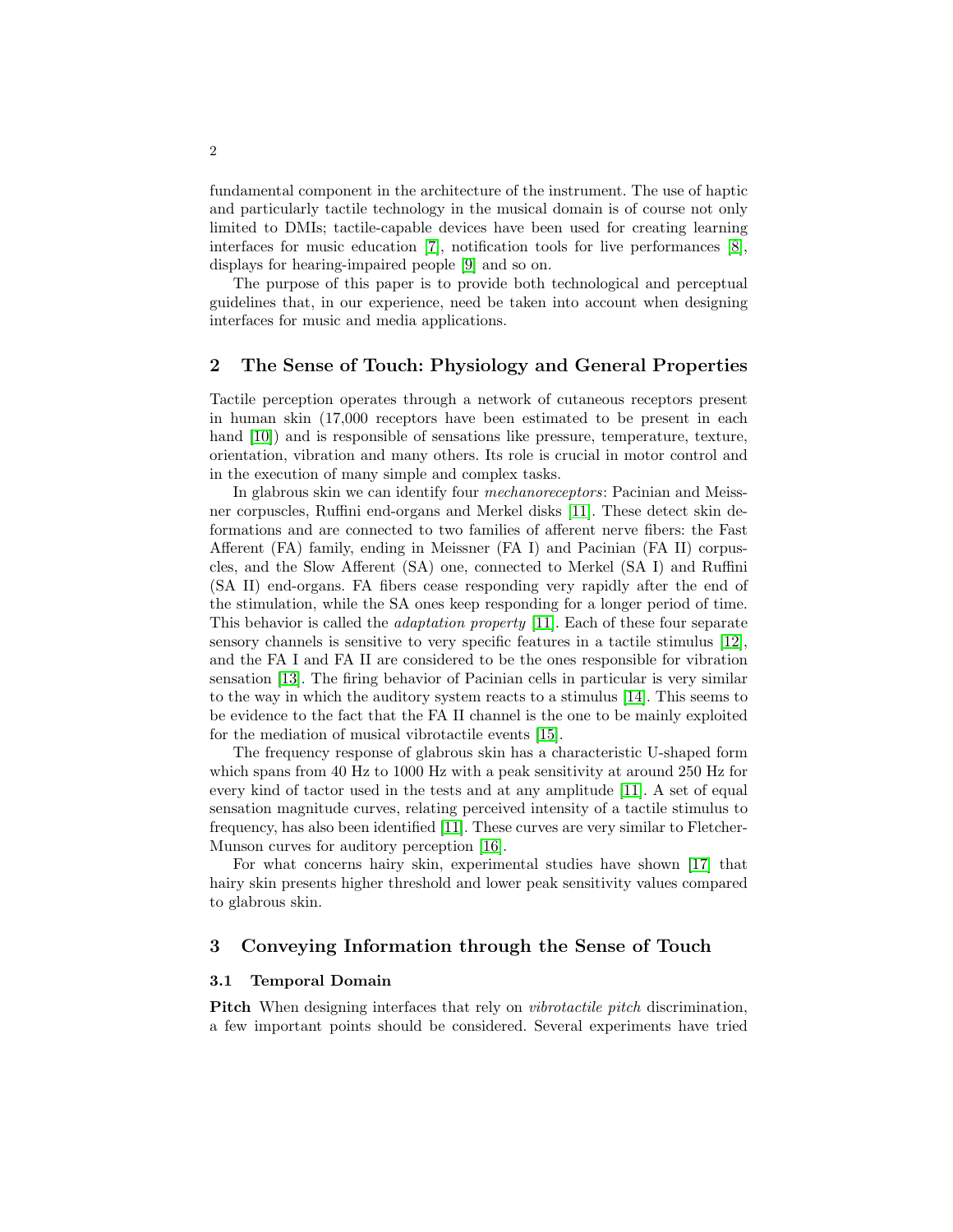to define the ability of tactile sense to elaborate pitch information. Rovan and Hayward, for instance, [\[18\]](#page-8-17) have informally suggested that the glabrous skin is capable of discriminating between 3 to 5 different values for a continuous change in frequency from 2 Hz to 300 Hz and from 8 to 10 values when going from 70 Hz to 1000 Hz. Branje et al. [\[19\]](#page-8-18) measured the ability of participants to discriminate vibrotactile frequencies, using large voice-coils placed in contact with the back; results showed that participants in the study could effectively discriminate frequency separated by  $1/3$  of an octave, ranging from 67 Hz to 1047 Hz.

These and other studies [\[11\]](#page-8-10) suggest that, compared to auditory perception, frequency discrimination performance using solely tactile information is poor, but the tactile channel is nonetheless able to determine gross frequency changes. Tactile frequency discimination is also dependent on several factors, such as: the amplitude of the vibration [\[20\]](#page-8-19); the presence of an adapting stimulus [\[21\]](#page-9-0); and training [\[22\]](#page-9-1).

Rhythm A few studies suggest that the sense of touch performs surprisingly well in *rhythm recognition*.

Kosonen and Raisamo [\[23\]](#page-9-2) and Jokiniemi et al. [\[24\]](#page-9-3) have compared performance of participants in same/different judgments of rhythmical patterns presented unimodally in the auditory, tactile and visual modality. Results showed that the tactile modality performed better than the visual one, and close to the auditory. Rhythmical patterns have also been used by Brown et al. [\[25\]](#page-9-4) as a parameter for defining tactile icons (Tactons), a set of messages for delivering information through the tactile channel: a series of three different rhythms were used to deliver messages about the interaction with a mobile phone. Results showed a rate of recognition of the pattern up to 90%.

Roughness Different authors have reported that it is possible to convey information about *roughness* of a stimulus through the tactile sense. There is however some ambiguity about what tactile roughness means: based on Weisenberger [\[26\]](#page-9-5), Brown et al. [\[25\]](#page-9-4) characterized "roughness" using a sinusoidal stimulus modulated in amplitude by another one. They showed that the perception of roughness can be adjusted acting on the frequency of the modulation signal (the higher the frequency, the rougher the final signal is perceived), and that this parameter can be used for encoding information about the priority of an event in the interaction with a mobile phone with a recognition rate that goes up to 80%. Other authors provide a different definition for tactile roughness: for Rovan and Hayward for example [\[18\]](#page-8-17), a rough signal is one that has a richer spectrum, consisting of many partials, such as a square wave, as opposed to smooth sine wave which only consists of one partial. Verrillo [\[11\]](#page-8-10) reported that participants in his experiments defined as "smooth" a stimulus of higher frequency, while low frequency ones were identified as more "buzzy". Recent experiments by Park and Choi [\[27\]](#page-9-6) indicate that amplitude modulation techniques seem to be more suitable for modeling tactile roughness.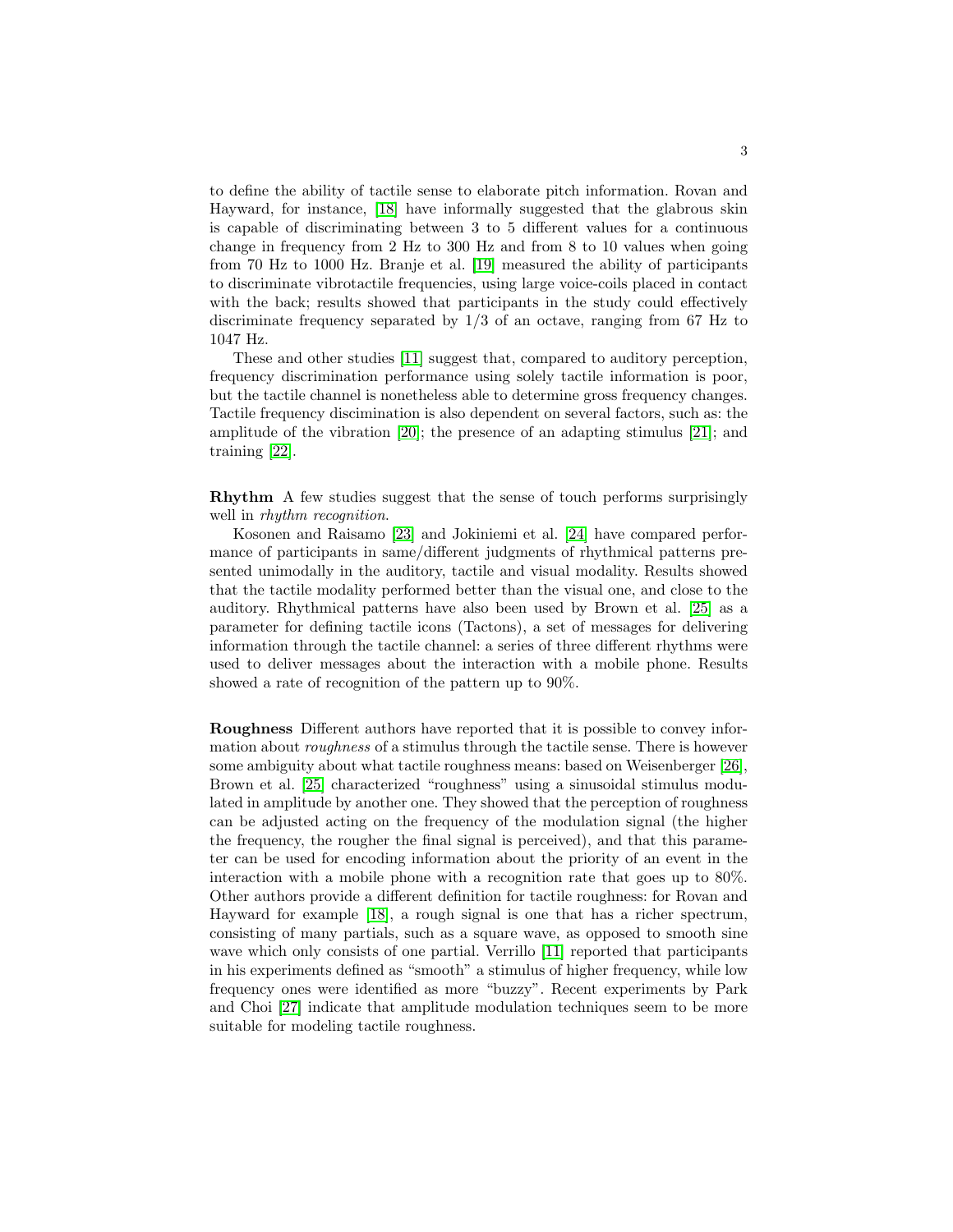Timbre In a recent experiment, Russo and colleagues [\[28\]](#page-9-7) investigated the capability of participants to distinguish between cello, trombone and piano samples, matched for fundamental frequency and perceived magnitude, only by the sense of touch. The results indicate a discrimination level that is above chance, indicating that timbre information could be conveyed by means of tactile-only information.

#### 3.2 Spatial Domain

Acuity, pattern recognition and numerosity Evaluating spatial resolution of the tactile sense is crucial in the design of devices that depend on the user's capability of distinguishing the part of the body to which a tactile stimulus has been applied. Cholewiak and colleagues [\[29,](#page-9-8)[30\]](#page-9-9) performed a series of experiments to test participants' ability to discriminate the location where a vibrotactile stimulus was presented. The possibilities consisted of seven points of the forearm, three points on the upper arm, two points on the shoulder and seven points around the lower torso. Results showed poor performance for what concerns the fore-arm, with results superior to 70% only in two points, the elbow and the wrist. Better results were achieved for the torso, for which all the points were identified more than 70% of the time, with peaks up to almost 100%.

Other studies seem to confirm these results; van Erp [\[31\]](#page-9-10) showed that the torso has a spatial acuity of about 3 cm, remarking however that the discrimination is highly dependent on two temporal factors as well: the duration of the simuli and the temporal offset between two consecutive stimuli. Piateski and Jones [\[32\]](#page-9-11) presented vibrotactile patterns using a tactile display on the forearm and on the lower back. While the recognition rate attained almost 100% for patterns displayed on the back, performances were unsatisfactory for the fore-arm.

Another important aspect to consider is the capacity of the tactile sense to make numerosity judgements. Gallace et al. [\[33\]](#page-9-12) conducted an experiment in which participants had to identify how many tactile stimuli were presented simultaneously on their body, while wearing a tactile display composed of seven different actuators. Results show that the error rate increases to more than 50% when more than two stimuli are presented at the same time.

Tactile illusions A particularly interesting phenomenon is represented by tactile illusions, i.e. phantom tactile sensations created by tuning the onset of two or more real tactile stimulations applied at different sites [\[34\]](#page-9-13). The most wellknown is the so-called "cutaneous rabbit" illusion [\[35\]](#page-9-14). A specific temporal and spatial pattern of stimulation between two points on the skin can give rise to the emergence of the sensation of a moving point that flows between the two stimulated points.

Attention Vibrotactile stimulation can be used to attract attention to a specific part of the body. Spence and Gallace [\[36\]](#page-9-15) present evidence showing that after the presentation of a tactile stimulus to a part of the body, subsequent stimuli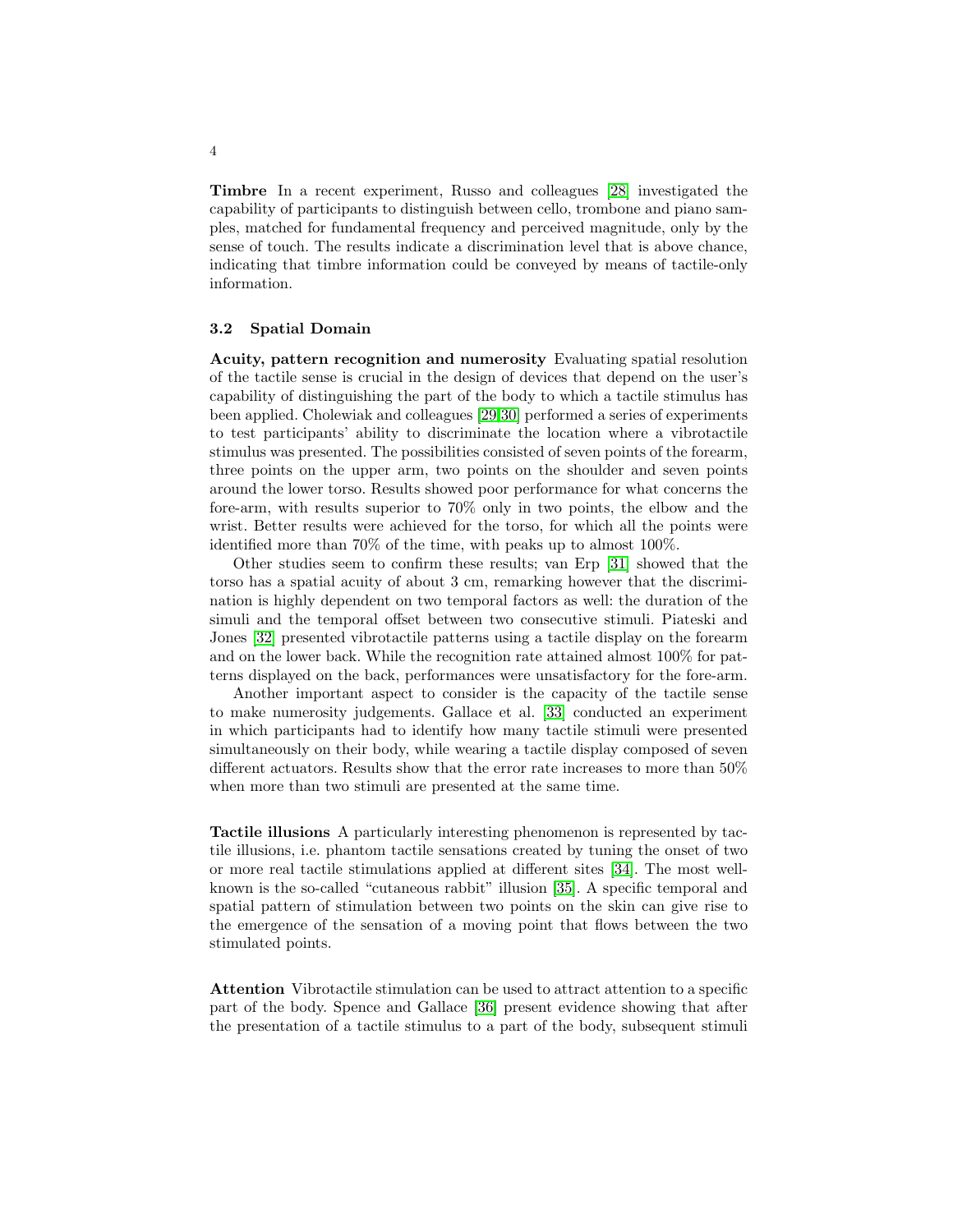in the same location, in the tactile or also other modalities, can more easily be detected. Tactile stimulation can so be used to direct users' spatial attention to events taking place in other modalities.

## <span id="page-4-0"></span>4 Technical Remarks

When designing interfaces that rely on the communication of tactile events, the aforementioned perceptual properties and limitations that are inherent to tactile perception must be considered. These perceptual issues reflect precise choices that should be taken into account from a technological and a design point of view when defining the system's architecture.

## 4.1 Choice of Actuators

Many different kinds of vibrating actuators exist on the market. A review of the properties of commercially available actuator technologies is beyond the scope of this paper. A general, thorough review on available tactile-displays and actuators can be found in [\[3\]](#page-8-2) and [\[13\]](#page-8-12).

An analysis of the most popular actuators used in DMIs and tactile displays for music and media can be found in [\[3\]](#page-8-2); this survey shows that the type of actuators mostly used in the field are loudspeaker-like ones.

Generally speaking, the choice of the actuators to be used is mainly determined by the role of vibrotactile feedback in the interface design, by other factors such as size or power consumption and by the information to be conveyed.

Simpler actuators, such as unbalanced masses or solenoids for instance, have the advantage of requiring low power and they can be driven by very simple signals such as pulse-width modulation [\[3\]](#page-8-2). Loudspeaker-like actuators usually require proper amplification (i.e. suitable for an audio signal), which requires in turn proper power source, but they can provide independent control of amplitude and frequency of vibrations [\[3\]](#page-8-2).

### 4.2 Frequency Response

When using loudspeaker-like actuators, the signals used to drive the chosen actuators should be equalized [\[15\]](#page-8-14) to compensate for the previously mentioned equal-sensation magnitude curves [\[11\]](#page-8-10) that relate frequency of vibration to perceived intensity. Moreover, the actuator itself, together with the circuitry needed to drive it (i.e. power amplifiers) and the whole interface in which it is eventually embedded, possess a specific frequency response. This has to be taken into account if a "perceptually-flat" frequency response of the system needs to be achieved; in the design phase, the choice of materials with a linear mechanical response should be preferred to simplify the compensation process.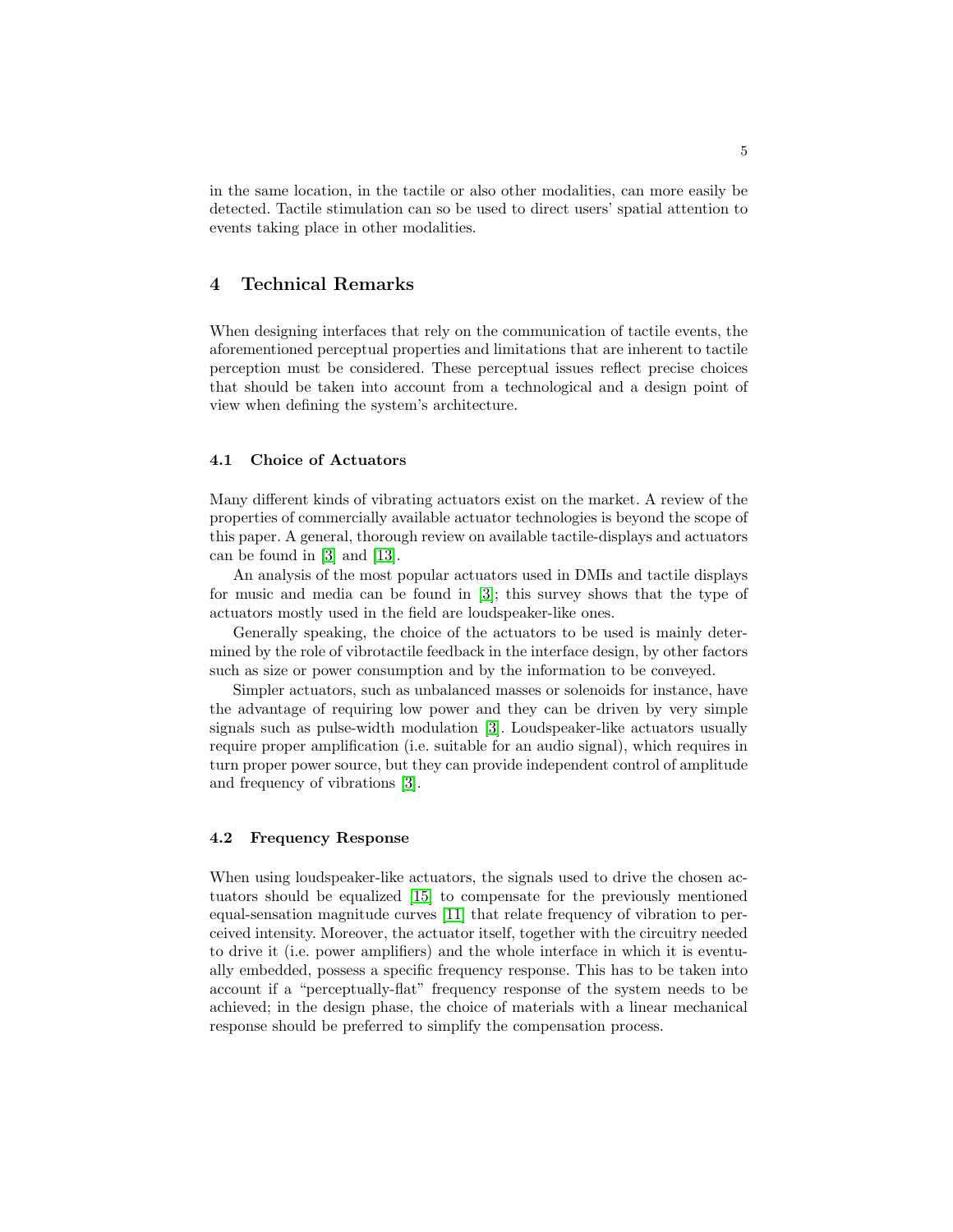#### 4.3 Placement and Activation Patterns

When designing distributed, whole-body displays, relying on the stimulation of multiple body sites at the same time, the placement of the actuators is a crucial factor to ensure that the desired information is successfully conveyed to the final user.

Results presented in the previous section indicate that the sense of touch can proficiently be used to give directional information or to give the user specific directives, associated with pre-determined patterns. As we have seen, however, this ability varies considerably with the chosen body sites. For instance, better results were achieved on the waist and torso than on the forearm for example[\[31,](#page-9-10)[32\]](#page-9-11).

On the other hand, the amount of information that can be processed at the same time, when only relying on the tactile sense, is modest, at least if the tactile stimuli are not presented in a specific pattern [\[33\]](#page-9-12).

## 5 Applications

We present exemplifying tactile displays chosen from both our previous work and from the most relevant literature on the topic. These displays show the relevance of the perceptual and technological issues previously described. Using a functional organization, we will distinguish between tactile notification, translation and synthesis. We believe that these categories describe the three main roles that tactile feedback can play in the context of designing interfaces for musical expression and media. They determine the choice of the actuators, their placement and the synthesis algorithms needed to produce the signals used to drive them.

Our taxonomy aims to clearly state what this roles are, what receptive capabilities of the sense of touch they address, and which technology approach is better suited for each category.

#### 5.1 Tactile Notification

The most straightforward application of tactile stimulation is for notifying the user about events taking place in the surrounding environment or about the results of their interaction with a system. Usually, the stimuli needed for this kind of application do not need to have any specific characteristics other than being supra-threshold; they only need to direct user attention without necessarily having to convey any other extra information. For this reason, the actuators used in this context are generally simple rotating eccentric masses, which require very low power (usually 3V or less) and can be driven, for instance, directly from the PWM output of an Arduino<sup>[1](#page-0-0)</sup> microcontroller.

Michailidis et al. [\[8\]](#page-8-7) used these devices investigate ways of conveying haptic feedback in live-electronics performance. Using small vibrating motors, the authors managed to give musicians valuable information about the successful triggering of effects in a live-electronics performance, using an augmented trumpet.

6

 $<sup>1</sup>$  <http://www.arduino.cc></sup>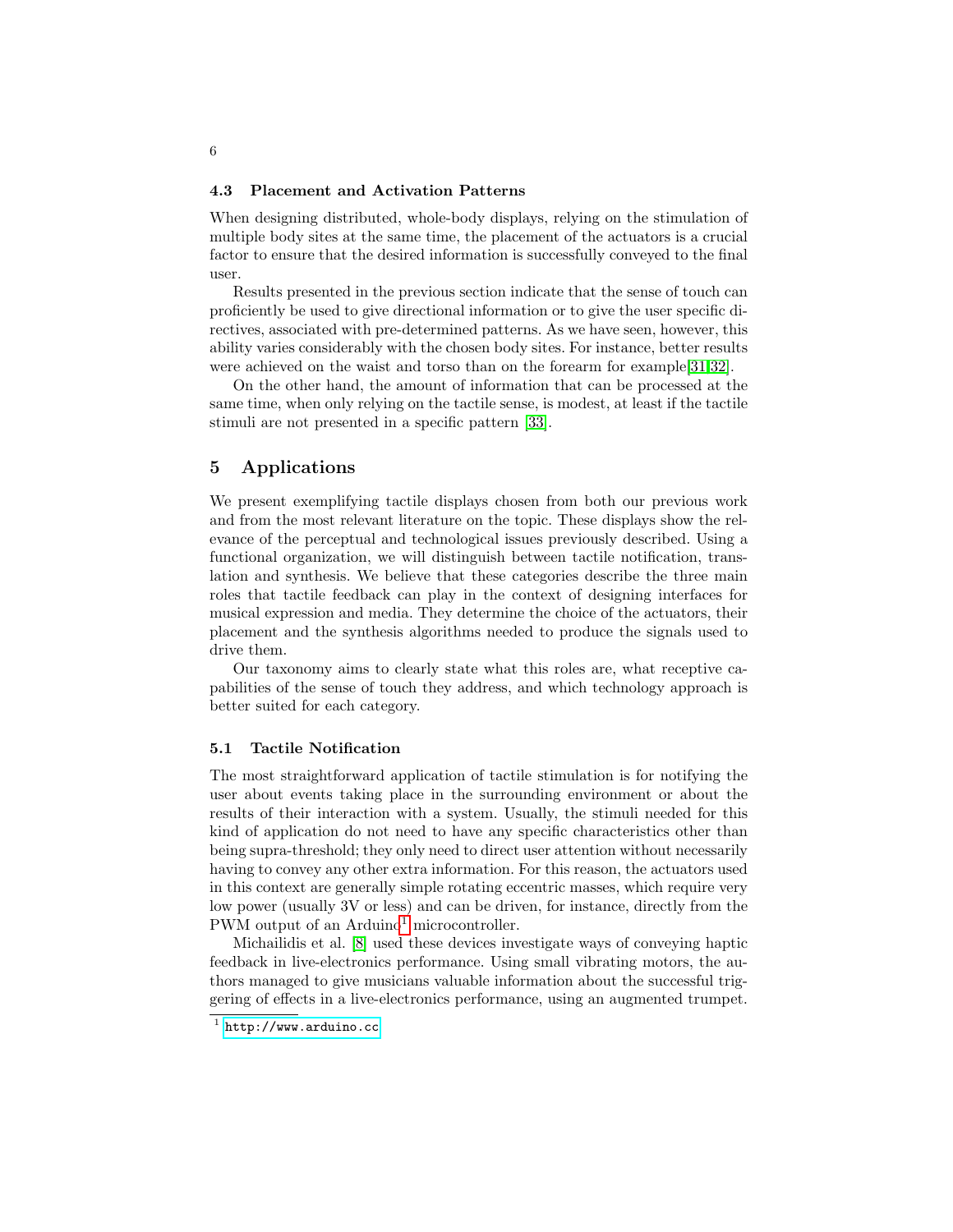Following a similar approach, we are developing a tactile notification tool to be used in conjunction with CLEF<sup>[2](#page-0-0)</sup> (CIRMMT Live-Electronics Framework). This tool, consisting of two vibrating motors placed on the ankles, can give the performer feedback about the successful activation of events in CLEF by means of simple clicks or "buzzes". The internal state of a particular effect can also be represented; for instance, leveraging the cutaneous rabbit illusion, a tactile "flow" can be induced (from left to right or vice versa) to give the performer information about the panning of the sound as perceived by the audience.

#### 5.2 Tactile Translation

In sensory substitution, a stimulus usually addressed to one sensory channel is transformed in a way that it can be received and processed by another sensory channel. Tactile translation is a form of sensory substitution. Leveraging the neuro-physiological similarities between auditory and tactile sensory channels [\[14\]](#page-8-13), one can translate an auditory stimulus to the tactile channel by means of frequency rescaling and cross-modal mapping between features in the original sound and in the target tactile stimulus.

Loudspeaker-like actuators are evidently better suited to render stimuli as (spectrally) complex as those produced by a tactile translation process. As we mentioned in Sect. [4,](#page-4-0) proper amplification and frequency compensation techniques must be considered when using this kind of devices. For the tactile stimulation to be meaningful, the actuating signals need to be tuned to the receptive range specific to the part of the body where the actuators are to be applied.

Birnbaum's work [\[15\]](#page-8-14) is one of the first examples of tactile translation in a purely musical-related domain. A flute-like controller for breakbeat loops, the BreakFlute [\[15\]](#page-8-14), was augmented with small voice-coils placed in the keyholes. A tactile translation environment called FA/SA performed the translation of the sound output into tactile stimuli played by the voice-coils, with the aim of recreating a feedback loop between sound output and haptics in a DMI. Performers informally reported a greater degree of "control" while interacting with the instrument.

In our previous work [\[7\]](#page-8-6) we have studied the possibilities given by vibrotactile stimulation, to enhance the learning process of novice guitar players. Our prototype consisted of a vibrotactile whole-body display composed of 10 loudspeakerlike vibrating actuators. Following Birnbaum's approach a multi-channel version of the FA/SA environment was developed to drive the suit. A tactile translation of a base-track (base-line and drums) was spatially mapped onto the body of the performers. Novice players were asked to play along with the base track; they remarked that the presence of the display, particularly because of the actuators on the back (mapped to the drum-kick), gave valuable information about the tempo, allowing them to keep a better focus on the instrument.

Karam et al. [\[9\]](#page-8-8), developed a prototype of augmented chair (the "Emotichair") embedded on the back with an array of speakers. The aim was to create a

 $^2$  http:// ${\tt clef.sf.net}$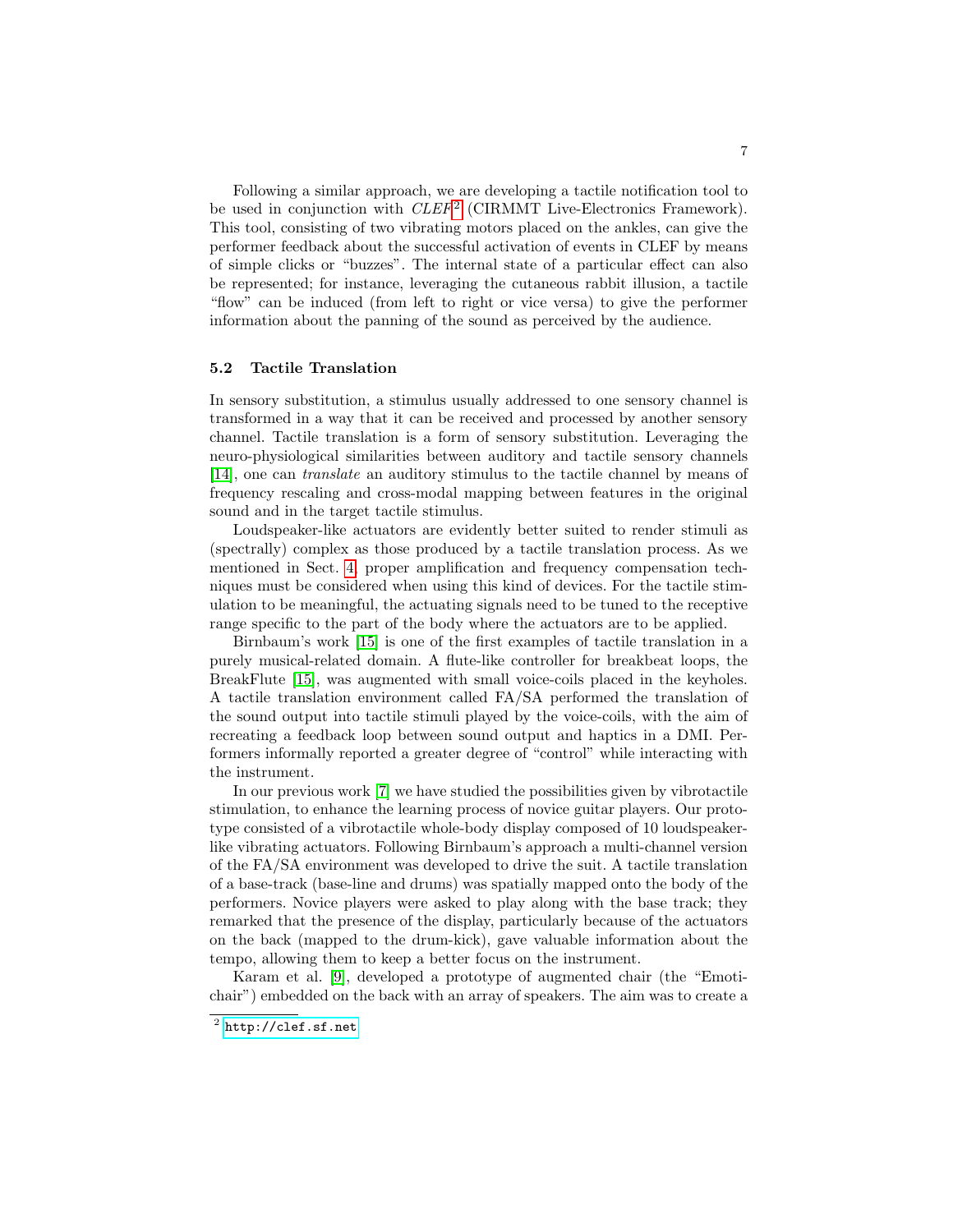display for deaf people to enjoy music through vibrations. Following their "Model Human-Cochlea", a model of physical translation of the cochlear critical band filter on the back, the authors mapped different frequency bands of a musical track, rescaled to fit into the frequency range of sensitivity of the skin, to each of the speakers on the chair.

#### 5.3 Tactile Synthesis

Tactile synthesis is the attempt to create compositional languages solely addressed to the sense of touch, so as to be able to convey more complex information than in the tactile notification paradigm. This information is not issued from a direct transposition of a signal normally addressed to another sensory modality, as is the case for tactile translation.

An example in a musical context is the work of Gunther [\[37\]](#page-9-16) who developed a musical compositional language for the sense of touch: the "Skinscape" system is composed of a tactile display and a tactile composition environment. The building blocks of this language (also at the base of the "Cutaneous Grooves" project [\[38\]](#page-9-17)) are frequency, intensity, envelope, spectral content and spatial position on the body of the user; the aim is to create a language that could be used to accompany music. The author does not provide formal results about the effectiveness of his tactile display, but, based on perceptual evidence [\[33,](#page-9-12)[39\]](#page-9-18), it seems that amount of information he plans to deliver to the user could become quickly overwhelming, not allowing to attend to all the stimuli presented simultaneously.

A DMI featuring tactile synthesis capabilities is the Viblotar by Marshall et al. [\[40\]](#page-9-19). The sound output from the instrument can be redirected to the embedded speakers or to an external sound system. In this case, the internal speakers can be used to generate additional vibrotactile feedback and the authors hypothesize the use of the internal speakers to simulate the frequency response of another instrument.

## 6 Conclusions

Vibrotactile feedback and stimulation can be implemented in interfaces for musical expression and media with a great variety of uses: restoring the intimacy in instrumental interaction with a DMI, providing notification cues and alerts, allowing hearing-impaired people to experience music.

In this paper we provide a review of the most important features and limitations of human tactile perception, with special attention to the factors most relevant to the communication of musical-tactile information. We believe that the knowledge of these perceptual aspects is fundamental for achieving coherent tactile experiences that reflect the designer's intentions. Relevant technological issues are also presented as a natural counterpart to the perceptual properties of the sense of touch. Finally, we present a taxonomy of tactile feedback and stimulation, to provide exemplary applications of tactile-augmented interfaces in the domain.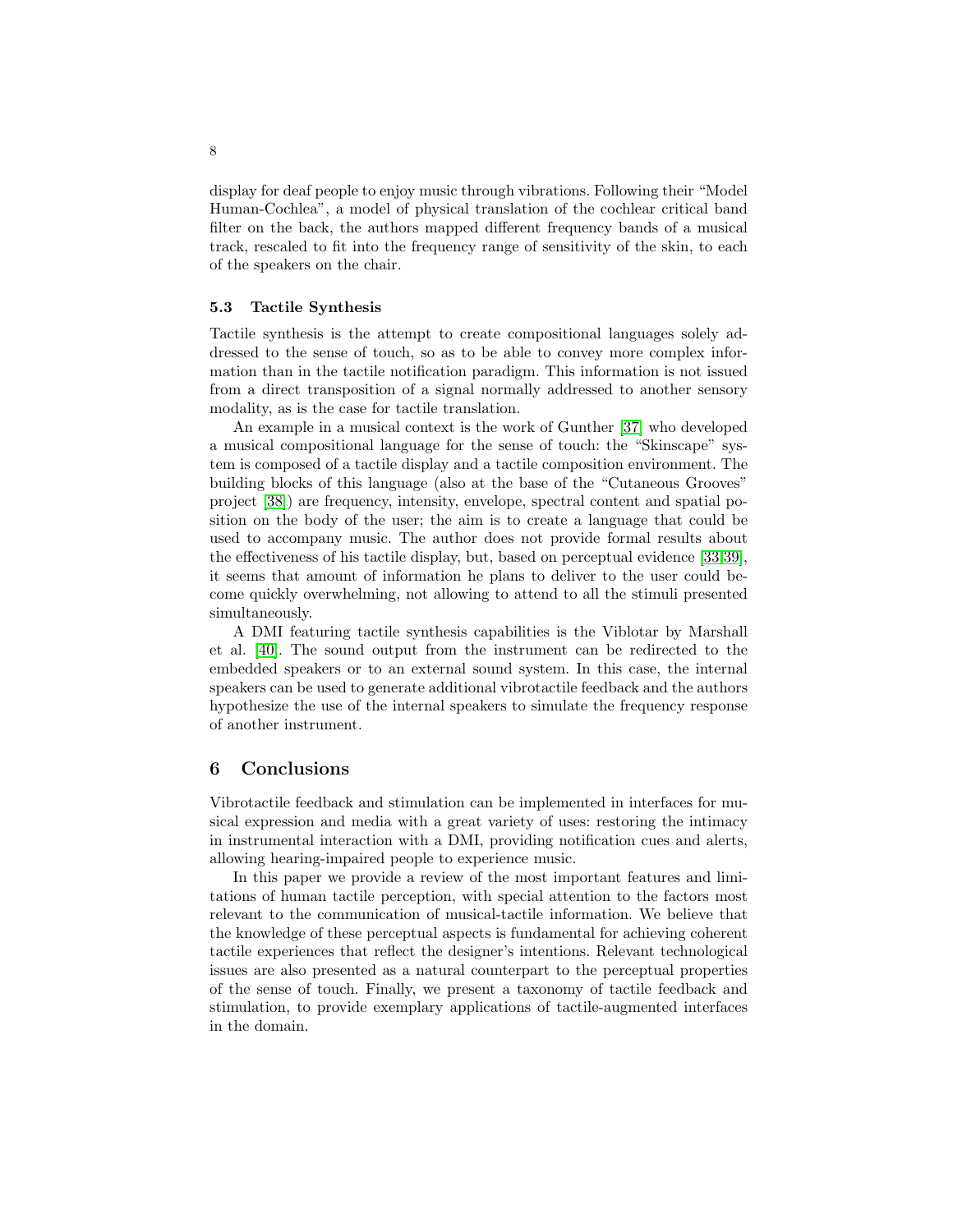## References

- <span id="page-8-0"></span>1. E. R. Miranda and M. M. Wanderley. New Digital Musical Instruments: Control and Interaction beyond the Keyboard. The computer music and digital audio series. A-R Editions, 2006.
- <span id="page-8-1"></span>2. M. M. Wanderley. Gestural control of music. Proceedings of the IEEE, 2001.
- <span id="page-8-2"></span>3. M. T. Marshall. Physical Interface Design for Digital Musical Instruments. Doctoral thesis, McGill University, 2008.
- <span id="page-8-3"></span>4. S. W. Keele. Attention and Human Performance. Goodyear Pub. Co., 1973.
- <span id="page-8-4"></span>5. M. Puckette and Z. Settel. Nonobvious roles for electronics in performance enhancement. In Proceedings of the International Computer Music Conference, pages 134–134, 1993.
- <span id="page-8-5"></span>6. K. E. MacLean. Designing with haptic feedback. In Proceedings of the International Conference on Robotics and Automation (ICRA), volume 1, pages 783–788. IEEE, 2000.
- <span id="page-8-6"></span>7. M. Giordano and M. M. Wanderley. A Learning Interface For Novice Guitar Players Using Vibrotactile Stimulation. In Proceedings of the Sound and Music Computing Conference (SMC), 2011.
- <span id="page-8-7"></span>8. T. Michailidis and S. Berweck. Tactile Feedback Tool : Approaching the Foot Pedal Problem in Live Electronic Music. In Proceedings of the Internation Computer Music Conference (ICMC), 2011.
- <span id="page-8-8"></span>9. M. Karam, F. A. Russo, and D. I. Fels. Designing the model human cochlea: An ambient crossmodal audio-tactile display. IEEE Transactions on Haptics, 2(3):160– 169, 2009.
- <span id="page-8-9"></span>10. Å. B. Vallbo and R. S. Johansson. Properties of cutaneous mechanoreceptors in the human hand related to touch sensation. Human Neurobiology, 3(1):3–14, 1984.
- <span id="page-8-10"></span>11. R. T. Verrillo. Vibration sensation in humans. Music Perception, 9(3):281–302, 1992.
- <span id="page-8-11"></span>12. K. O. Johnson. The roles and functions of cutaneous mechanoreceptors. Current Opinion in Neurobiology, 11(4):455–61, August 2001.
- <span id="page-8-12"></span>13. S. Choi and K. J. Kuchenbecker. Vibrotactile Display: Perception, Technology, and Applications. Proceedings of the IEEE, pages 1–12, 2012.
- <span id="page-8-13"></span>14. J. C. Makous, R. M. Friedman, and C. J. Vierck. A critical band filter in touch. The Journal of Neuroscience : the Official Journal of the Society for Neuroscience, 15(4):2808–18, April 1995.
- <span id="page-8-14"></span>15. D. M. Birnbaum and M. M. Wanderley. A systematic approach to musical vibrotactile feedback. In Proceedings of the Internation Computer Music Conference (ICMC), 2007.
- <span id="page-8-15"></span>16. H. Fletcher and W. A. Munson. Loudness, Its Definition, Measurement and Calculation. The Journal of the Acoustical Society of America, 5(2):82–108, 1933.
- <span id="page-8-16"></span>17. R. T. Verrillo. Vibrotactile Thresholds for Hairy Skin. Journal of Experimental Psychology, 72(1):47–50, 1966.
- <span id="page-8-17"></span>18. J. Rovan and V. Hayward. Typology of tactile sounds and their synthesis in gesture-driven computer music performance. In M. M. Wanderley and M. Battier, editors, Trends in Gestural Control of Music, pages 297–320. 2000.
- <span id="page-8-18"></span>19. C. Branje, M. Maksimouski, M. Karam, D. I. Fels, and F. Russo. Vibrotactile Display of Music on the Human Back. In Third International Conference on Advances in Computer-Human Interactions, pages 154–159. Ieee, 2010.
- <span id="page-8-19"></span>20. J. W. Morley and M. J. Rowe. Perceived Pitch of Vibrotactile Stimuli: Effects of Vibration Amplitude, and Implications for Vibration Frequency Coding. Journal of Physiology, 431:403–416, 1990.